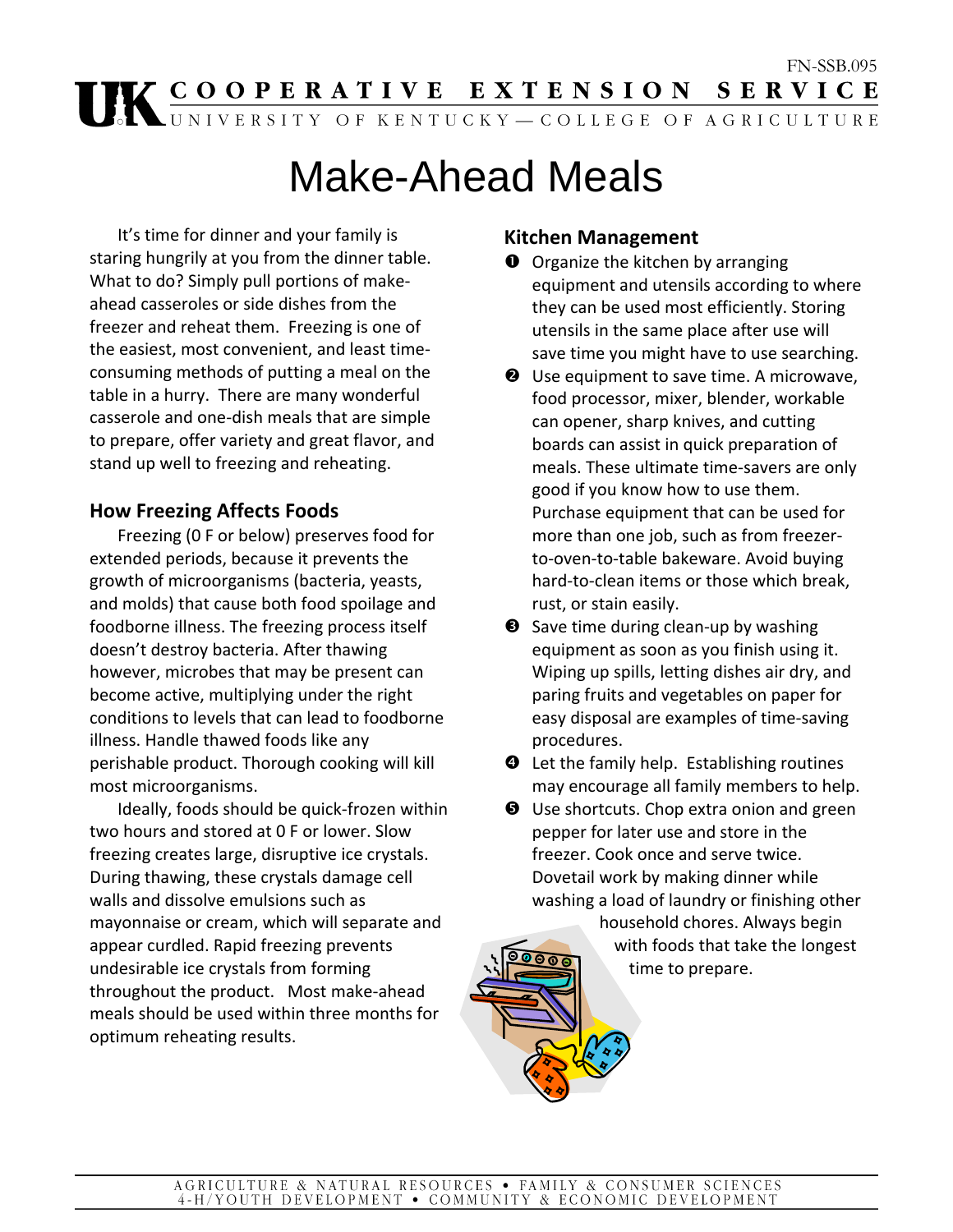# **Successful Make‐Ahead Hints**

We all want to prepare nutritious meals that appeal to our families and fit within the family budget, but tasty meals have to be planned. The web site MyPyramid.gov is a good place to start when planning nutritious meals. Consider weekly menus along with a shopping list to save extra trips to the grocery. Make double batches of bread, cookies, vegetables, casseroles, soup, stews, and entrees. Then freeze one batch for later. When combining make‐ahead frozen dishes, follow these helpful hints for best results, remembering to start with good quality ingredients:

### *To prepare foods for freezing*:

- 7 Freeze most casseroles before baking, especially when all the ingredients are already cooked. Exceptions are dishes that contain uncooked rice, raw vegetables, or uncooked meat that has been frozen and thawed.
- 7 Some foods don't freeze well, such as hard‐ cooked eggs, raw vegetables, mayonnaise, or sour cream.
- 7 Undercook starchy ingredients such as potatoes, beans, rice, and noodles, or they will become mushy.
- $*$  Freeze casserole toppings separately to prevent sogginess.
- 7 Do not freeze baked pastry. Add the unbaked pastry during reheating.
- 7 Seasoning intensity can change during freezing, so season lightly. Adjust the flavor during reheating. Cloves, pepper, garlic, and celery become stronger upon freezing, while onion, salt, and chili powder weaken.
- 7 Freeze casseroles in containers that are just right for a family meal or individual servings.

## *To freeze*:

- <sup>※</sup> Cool hot casseroles rapidly. Set a shallow pan of hot food in ice water and cool to room temperature quickly. Wrap, label, and freeze. Shallow baking pans speed freezing and thawing of casseroles.
- <sup>※</sup> To package food for the freezer, use heavyduty foil, moisture‐ and vapor‐proof paper, plastic freezer wraps, or freezer containers. Microwave‐safe or aluminum ovenproof containers are also available. Pack the containers nearly full to prevent ice crystals from forming, but allow some space at the top of the container for expansion. Label the contents of the dish, the date frozen and the weight or number of servings. Include cooking instructions or where to locate the recipe.
- $\otimes$  To free up baking pans, line the pan with heavy‐duty aluminum foil. Leave enough overhang around the pan to cover the casserole and seal foil. Add ingredients and bake if desired. Cool, cover, and seal airtight. When frozen, remove the foil from the pan, and place the foil package in the freezer. To reheat, simply peel foil from food, place it back in the original baking pan, and bake as directed.

#### *To serve*:

- ‐ Use frozen casseroles within three months for best quality.
- ‐ The size of the casserole will affect baking time. Use shallow, small dishes instead of deeper, larger dishes to reduce baking time.
- ‐ To reheat casseroles without thawing, bake uncovered at 400 F till heated through for 1 to 2 hours. Fully cooked casseroles should not be thawed, but baked at 400 F for the maximum time suggested in the recipe.
- To thaw casseroles before reheating, allow the casserole to stand in the refrigerator overnight. Then cook as directed in the recipe, adding 15 to 30 minutes to the cooking time.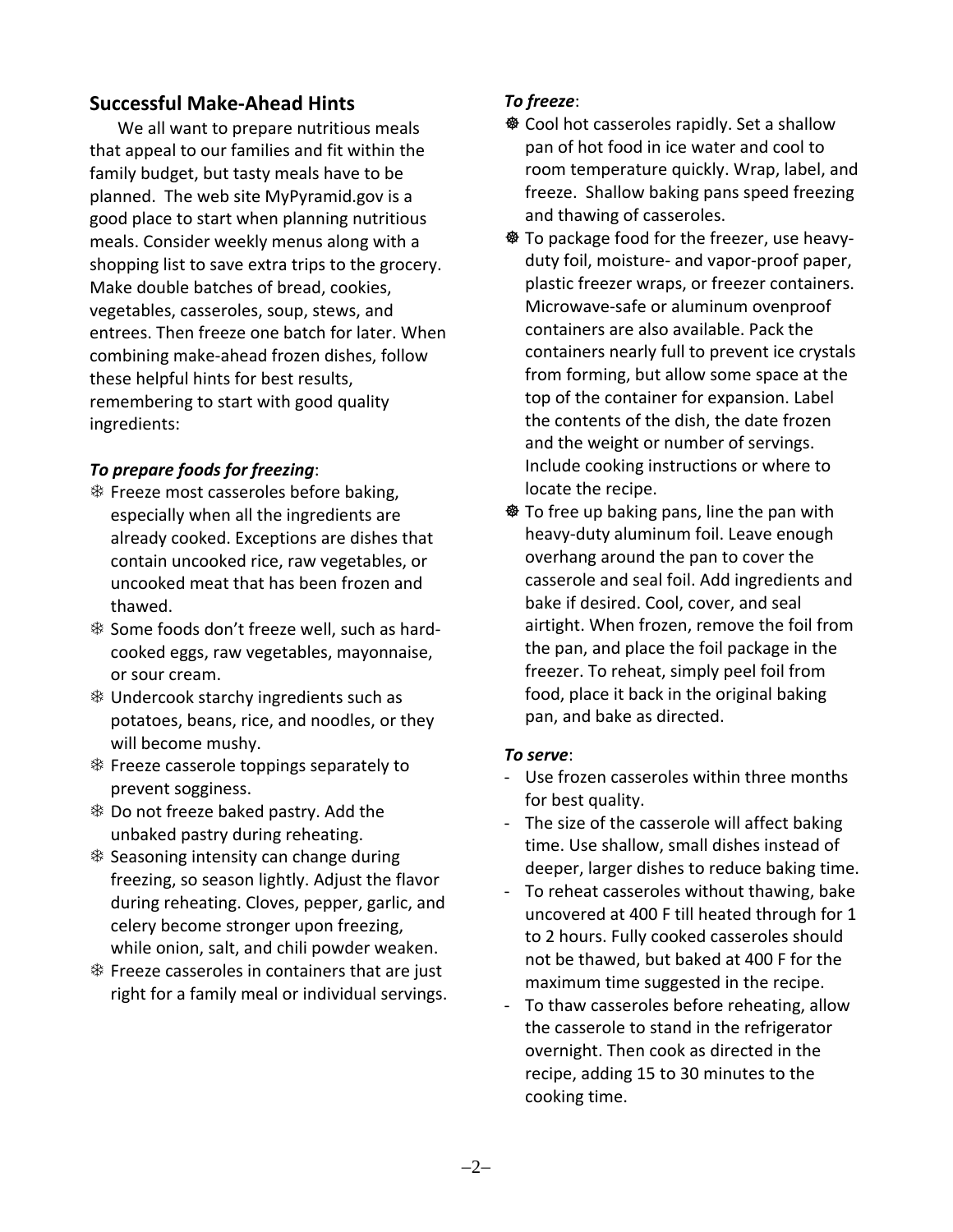| <b>Make-Ahead Freezing Storage &amp; Service</b>                                  |                                                                                                                                                                                                                  |                     |                                                                                                                                                                                                        |  |
|-----------------------------------------------------------------------------------|------------------------------------------------------------------------------------------------------------------------------------------------------------------------------------------------------------------|---------------------|--------------------------------------------------------------------------------------------------------------------------------------------------------------------------------------------------------|--|
| Foods                                                                             | <b>Before Freezing</b>                                                                                                                                                                                           | <b>Storage Time</b> | <b>Before Serving</b>                                                                                                                                                                                  |  |
| <b>Muffins</b>                                                                    | Bake, cool, wrap, label, and freeze.                                                                                                                                                                             | 1 month             | Reheat at 300°F for 20 minutes.                                                                                                                                                                        |  |
| <b>Yeast Breads</b>                                                               | Bake, cool, wrap, label, and freeze.                                                                                                                                                                             | 1 to 2 months       | Thaw wrapped at room temperature.                                                                                                                                                                      |  |
| Cakes:<br>Angel Food<br>Chiffon<br>Sponge                                         | Bake, cool, and remove from pan. If a tube pan is<br>used, fill the hole in center with crumpled waxed<br>paper. Place cardboard wrapped in aluminum foil on<br>bottom and top of cake. Wrap, label, and freeze. | 4 to 6 months       | Thaw at room temperature, wrapped<br>or unwrapped for about 1 hour.                                                                                                                                    |  |
| <b>Cookies</b>                                                                    | Cookies high in fat and low in moisture are the most<br>satisfactory. Bake, cool, wrap, label, and freeze.                                                                                                       | 2-3 months          | Thaw at room temperature. Crisp in<br>350° F oven.                                                                                                                                                     |  |
| <b>Baked Pies:</b><br>Chiffon                                                     | Cool and pour filling into baked crumb or pastry<br>crust. Wrap, label, and freeze.                                                                                                                              | 2 weeks             | Thaw in refrigerator overnight or<br>8 to 10 hours.                                                                                                                                                    |  |
| <b>Baked Pies:</b><br>Pumpkin or<br>Sweet Potato                                  | Bake, cool, wrap, label, and freeze.                                                                                                                                                                             | 2 months            | Warm in 300° F oven for 30 to 45<br>minutes or allow to thaw in<br>refrigerator about 6 hours.                                                                                                         |  |
| <b>Cooked Meats</b>                                                               | After roasting, cover sliced meats with gravy or sauce<br>to help retain moisture. Use a double thickness of<br>waxed paper between slices. Wrap, label, and<br>freeze.                                          | 1 month             | Thaw large roasts in refrigerator<br>overnight or 10 to 12 hours. Allow<br>sliced meats to thaw in refrigerator<br>about 6 hours.                                                                      |  |
| Cooked<br><b>Poultry</b>                                                          | Wrap, label, and freeze. Dressing in an uncooked<br>turkey is not recommended.                                                                                                                                   | 1 month             | Thaw in refrigerator overnight.                                                                                                                                                                        |  |
| <b>Casseroles</b>                                                                 | Bake, cool, wrap, label, and freeze; or assemble,<br>wrap, label, and freeze.                                                                                                                                    | 1 month             | Remove fully cooked casserole from<br>freezer and bake at 400°F for<br>maximum time given in the recipe.<br>Thaw uncooked casserole and cook<br>as directed in the recipe, adding<br>15 to 30 minutes. |  |
| Soup                                                                              | Cook, cool, pour into containers, label, and freeze.                                                                                                                                                             | 2 months            | Reheat soup to 160°F before serving.                                                                                                                                                                   |  |
| Salads:<br>Gelatin<br>Meat<br>Poultry<br>Seafood                                  | Freeze combination salads with cream or cottage<br>cheese, whipped cream, salad dressing, or gelatin.<br>Use % less liquid than in usual recipe for gelatin<br>salads.                                           | 3 weeks             | Thaw pint-size packages in<br>refrigerator about 4 to 6 hours.                                                                                                                                         |  |
| Sandwiches:<br>Cheese<br>Peanut butter<br>Meat<br>Poultry<br>Seafood<br>Egg yolks | Pack fillings for sandwiches into freezer containers<br>and freeze separately; or make into sandwiches and<br>freeze. Leave out fresh vegetables and condiments.<br>Seal, label, and freeze.                     | 2 to 4 weeks        | Will remain at proper temperature in<br>lunch box for about 3 to 4 hours.                                                                                                                              |  |

First appeared in *Working Mother* in October 1997. Written by Jody Weatherstone.

Reprinted with permission of MacDonald Communications Corporation.

Copyright 1997 by MacDonald Communications Corporation. For subscriptions call 1‐800‐627‐0690.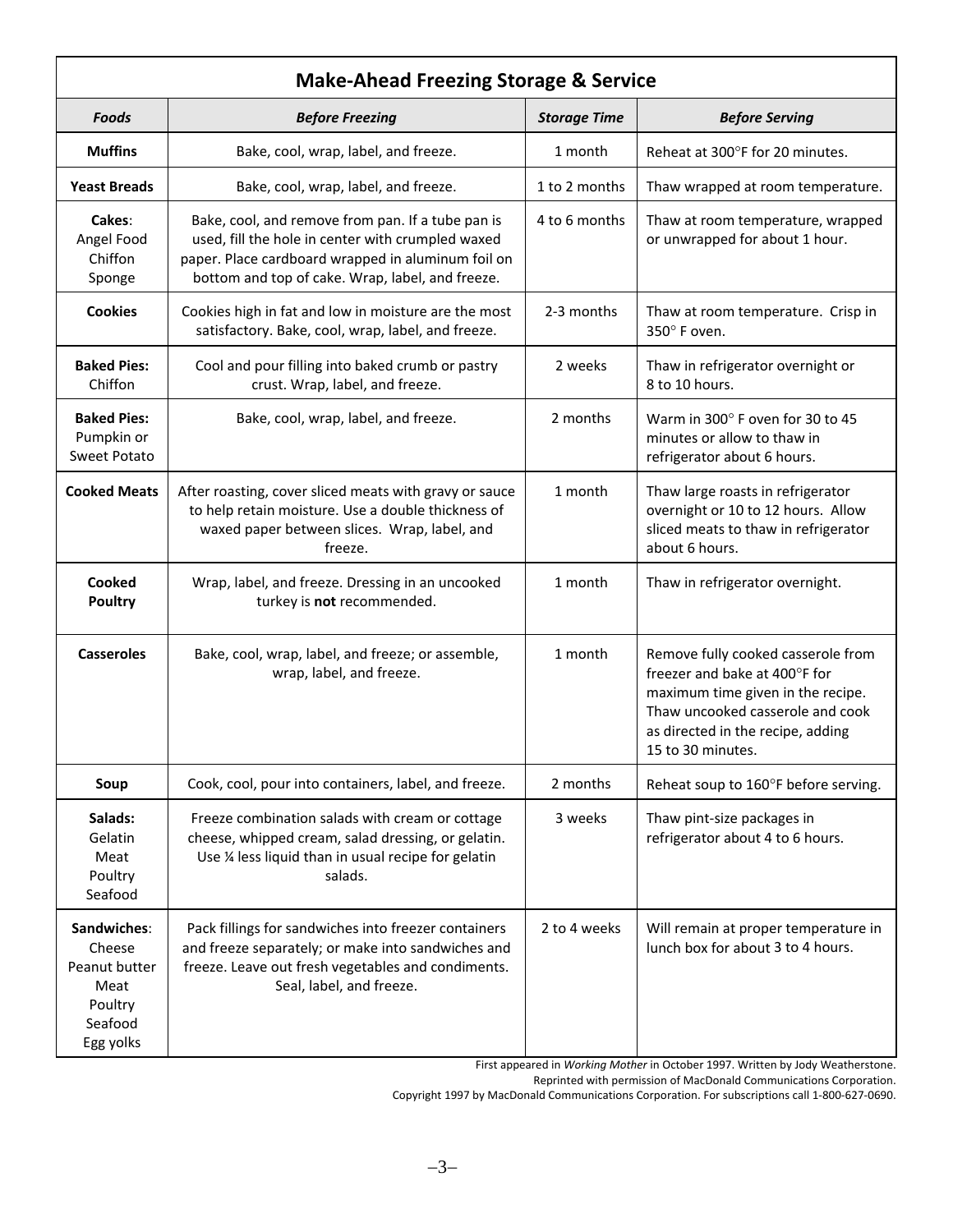# **Make Ahead Meals Master Recipes**

#### **Master Recipe for Roast Chicken with Garlic**

 Yield: 13 cups chicken meat and 1 cup garlic puree

- 2 whole chickens (about 6 pounds each) 2 teaspoons salt 1 teaspoon black pepper 1 and 1 and 1 and 1 and 1 and 1 and 1 and 1 and 1 and 1 and 1 and 1 and 1 and 1 and 1 and 1 and 1 and 1 and 1 and 1 and 1 and 1 and 1 and 1 and 1 and 1 and 1 and 1 and 1 and 1 and 1 and 1 and 1 and
- 
- 1 tablespoon olive oil

Rinse chickens. Season both the inside and outside of the chicken with salt and pepper. Place breast side down on racks in two roasting pans. Toss garlic heads in oil and place in roasting pans. Roast the chicken and garlic in a 400 F oven for 1 hour and 10 minutes or until a thermometer reaches 165 F. Cool. Separate garlic into cloves and squeeze pulp out of each clove into small bowl. Mash with a fork. Remove meat from chicken and dice. Discard skin and bones. Cover and refrigerate for up to three days.

#### *The Roast Chicken with Garlic Master Recipe can be used to make the following four chicken recipes.*

**Grandma's Chicken Potpie**

|                                       | Yield: 8 servings                                   |  |
|---------------------------------------|-----------------------------------------------------|--|
| 3 tablespoons butter                  | 1 cup reduced-sodium chicken broth                  |  |
| 1/4 cup onion, minced                 | 1 cup low-fat milk                                  |  |
| 3 tablespoons flour                   | 1 <sup>1</sup> / <sub>2</sub> cups carrots, sliced  |  |
| 1 teaspoon dried sage                 | 3 cups Roast Chicken Master Mix                     |  |
| $\frac{1}{2}$ teaspoon dried thyme    | 1 (10-ounce) package mushrooms, quartered           |  |
| $\frac{1}{2}$ teaspoon salt           | 1 cup frozen peas                                   |  |
| 1/ <sub>2</sub> teaspoon black pepper | 1 (71/ <sub>2</sub> -ounces) package corn-bread mix |  |

Line a 2‐quart casserole with foil, leaving enough overhang to cover food and seal foil. Melt butter in skillet over medium heat. Add onions and cook 4 minutes. Stir in flour and seasonings. Increase heat and add chicken broth and milk. Bring to a boil, stirring constantly. Add carrots and cook 5 minutes. Add master mix, mushrooms, and peas and cook 5 minutes. Pour into prepared dish. Cool, seal, label, and freeze. Once potpie is frozen, remove from pan and return to freezer. To prepare for dinner, peel foil from potpie and place back into baking pan. Allow to thaw in refrigerator 24 hours. Prepare corn bread according to package directions. Pour over top of casserole. Bake at 350 F uncovered for 50 minutes*.*

Nutritional Analysis: 287 calories, 15 g protein, 30 g carbohydrate, 12 g fat, 46 mg cholesterol, 1,045 mg sodium

# **Tex‐Mex Chicken Enchiladas**

Yield: 8 servings

| 1 (15-ounce) can black beans, rinsed and drained | 3 cups Roast Chicken Master Mix       |
|--------------------------------------------------|---------------------------------------|
| 2 tablespoons fresh cilantro or parsley, chopped | 2 cups Monterey Jack cheese, shredded |
| $1$ (10 $\frac{1}{2}$ - ounce) jar salsa         | 8 large flour tortillas               |

Line a 9x13‐inch baking pan with foil, leaving enough overhang to cover food and seal foil. In mixing bowl, combine black beans, master mix, cilantro, 1 cup cheese, and  $\frac{y}{x}$  jar of salsa. Fill each tortilla with  $\frac{y}{x}$  cup of chicken mixture. Roll and place seam side down in baking pan. Sprinkle remaining cheese over enchiladas. Reserve rest of salsa for garnishing. Seal, label, and freeze. Once enchiladas are frozen, remove from pan and return to freezer or wrap individually.To prepare for dinner, peel foil from enchiladas and return to baking pan. Thaw for 24 hours in the refrigerator. Cover pan loosely with foil and bake at 350 F for 20 minutes**.**  Remove foil and bake 15 more minutes more. Spoon remaining salsa over top of enchiladas**.** Nutritional Analysis: 334 calories, 22 g protein, 25 g carbohydrate, 16 g fat, 57 mg cholesterol, 1,023 mg sodium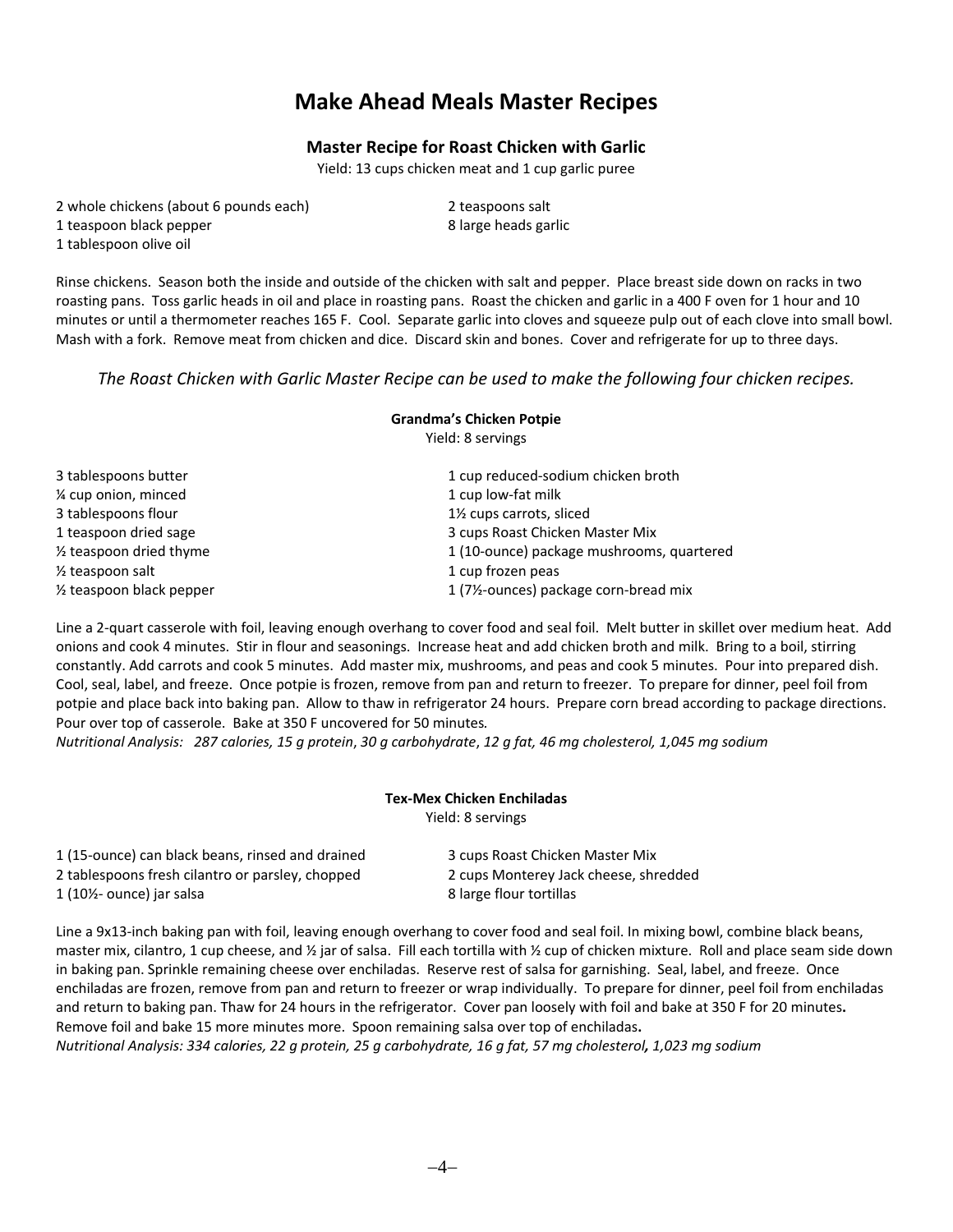#### **Chicken Divan** Yield: 8 servings

| 1 (16 ounce) package broccoli florets | 1 (8- ounce) package cauliflower florets |
|---------------------------------------|------------------------------------------|
| 1/4 cup butter                        | % cup all-purpose flour                  |
| 1 cup reduced-sodium chicken broth    | 1 cup low-fat milk                       |
| 1 cup cheddar cheese, shredded        | 1 tablespoon Worcestershire sauce        |
| 1/4 teaspoon salt                     | $\frac{1}{2}$ teaspoon black pepper      |
| 3 cups Roast Chicken Master Mix       | 1/2 cup plain dry bread crumbs           |
|                                       |                                          |

Line a 9x13‐inch baking pan or 2‐quart casserole with foil, leaving enough overhang to cover food, and seal foil. Butter foil. In a large saucepan, steam broccoli and cauliflower 4 minutes, until just tender. Arrange in bottom of baking pan. Melt butter in medium saucepan over medium heat. Add flour and cook 2 minutes, until light brown, stirring constantly. Stir in broth and milk, and cook about 5 minutes or until sauce thickens, stirring frequently. Remove from heat and stir in 1/4 cup of cheese. Add Worcestershire sauce, salt, and pepper. Pour 1/2 of sauce over broccoli and cauliflower. Sprinkle master mix over sauce. Top with remaining sauce, then remaining cheese and bread crumbs. Cool, seal, label, and freeze. Once divan is frozen, remove from pan and return to freezer. To prepare for dinner, peel foil from divan and place back into baking pan. Allow to thaw in refrigerator 24 hours. Bake uncovered at 350 F for 30 minutes, uncovered, or until heated through.

Nutritional Analysis: 283 calories, 18 g protein, 14 g carbohydrate, 17 g fat, 65 mg cholesterol, 526 mg sodium

#### **Tuscan Chicken and White Bean Stew**

Yield: 8 servings

| 1/2 cup Roasted Garlic Puree                       | 4 (15-ounces) cans Great Northern beans, drained and rinsed |
|----------------------------------------------------|-------------------------------------------------------------|
| 2 (13.75-ounces) cans reduced-sodium chicken broth | 1/4 pounds bacon, diced                                     |
| 1 cup carrots, thinly sliced                       | 1 cup onions, finely chopped                                |
| $\frac{1}{2}$ cup water                            | 1 tablespoon fresh rosemary, chopped OR 2 teaspoon dried    |
| 4 cups Roast Chicken Master Mix                    | ¼ teaspoon salt                                             |
|                                                    | $\frac{1}{2}$ teaspoon black pepper                         |

Puree garlic with 2 cups of the beans and 1 cup of the chicken broth. Set aside. In 5‐quart pot, cook bacon 4 minutes over medium heat, stirring often. Add carrots and onions and cook 2 minutes. Add water and rosemary. Simmer uncovered 3 minutes. Stir in pureed bean mixture, remaining broth and beans, master mix, salt, and pepper. Simmer uncovered 5 minutes. Cool, seal, label, and freeze in a container in the size of your choice. To prepare for dinner, allow to thaw for 24 hours in the refrigerator. Heat to 165 F before serving.

Nutritional Analysis: 464 calories, 32 g protein, 48 g carbohydrate, 17 g fat, 53 mg cholesterol, 498 mg sodium

#### **Marinara Meat Sauce Master Recipe**

Yield: 22 cups

1 tablespoon olive oil **1** tablespoon olive oil **1** tablespoon olive oil 4 cloves garlic, minced 2 pounds lean ground beef 6 (28‐ounce size) cans tomatoes, with juice 1 (6‐ounce) can tomato paste <sup>1/2</sup> cup basil, chopped OR 3 tablespoons dried **3** and  $\frac{1}{2}$  bay leaves 1 tablespoon sugar **1** tablespoon sugar **1** tables be the sum of the sum of the sum of the sum of the sum of the sum of the sum of the sum of the sum of the sum of the sum of the sum of the sum of the sum of the sum of the

1½ teaspoon black pepper

In an 8‐quart saucepan, heat the olive oil over medium heat. Add onions and cook for 8 minutes. Add garlic and cook for an additional minute, stirring often. Add beef and cook until brown, stirring often. Add remaining ingredients and simmer for 30 minutes, stirring often.

*The Marinara Meat Sauce Master Recipe can be used to make the following four recipe:*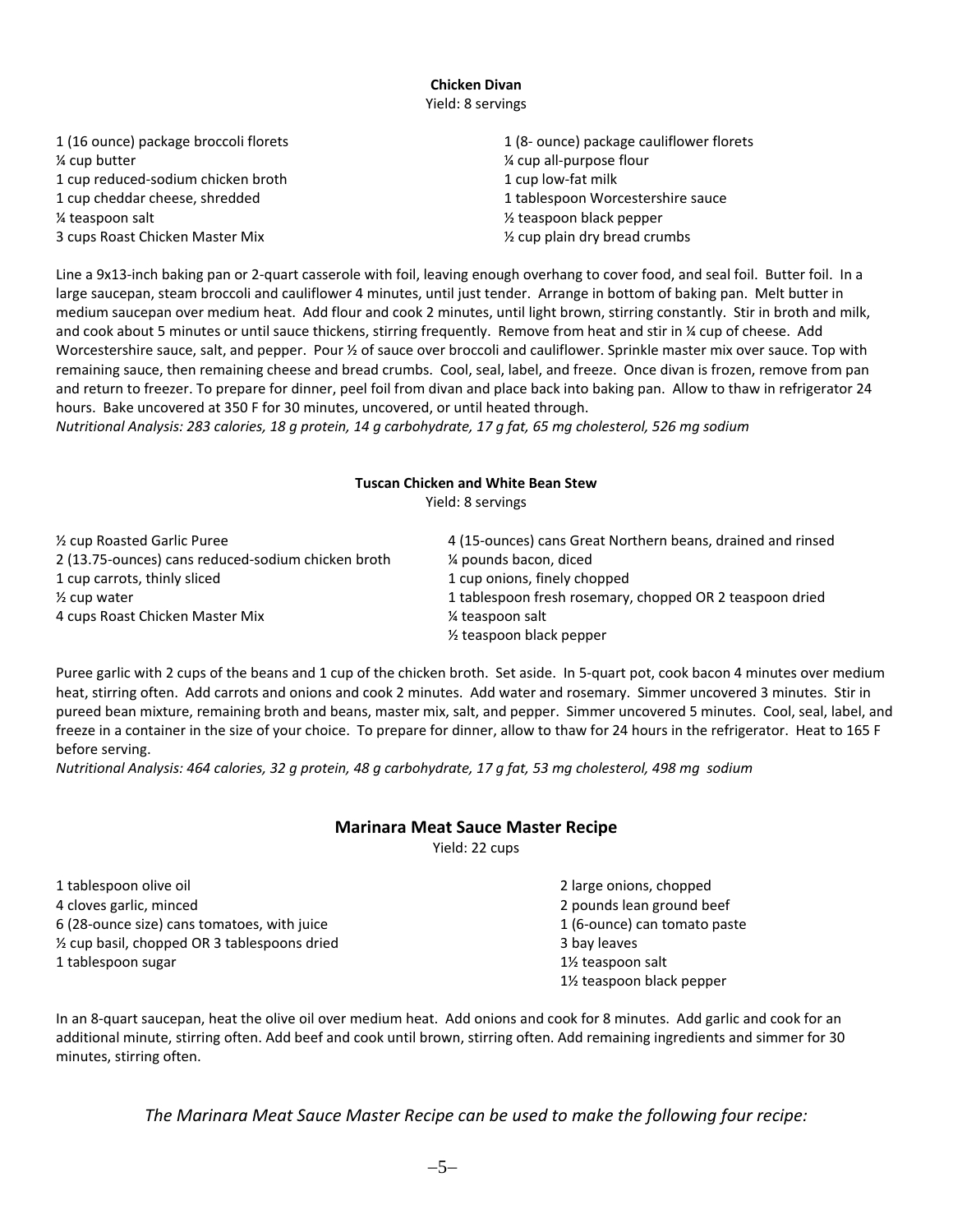#### **Classic Lasagna** Yield: 8 servings

 (15‐ounce) container cottage cheese 2 large eggs ½ cup Parmesan cheese, grated ¼ cup fresh parsley, chopped OR 2 Tablespoons dried teaspoons dried oregano 6 cups Master Marinara Meat Sauce pound uncooked lasagna noodles (about 15 noodles) 1½ cups mozzarella cheese, shredded

In a medium bowl, combine first 5 ingredients. Line a 9x13-inch baking pan with foil, leaving enough overhang to cover food and seal foil. Spread 1 cup of the Master Sauce in the bottom of pan. Cover with 5 dry lasagna noodles, ⅓ of the remaining Master Sauce ,and 1 cup of the cottage cheese mixture. Layer with 5 more noodles, ⅓ of the remaining Master Sauce, and remaining cottage cheese mixture. Top with final 5 noodles and remaining Master Sauce. Sprinkle with mozzarella cheese. Seal, label, and freeze. Once lasagna is frozen, remove from pan and return to freezer. To prepare for dinner, peel foil from lasagna and place back into baking pan. Bake unthawed lasagna, loosely covered with foil, at 350 F for 45 minutes or until hot and bubbly. Allow to set 10 minutes before cutting.

Nutritional Analysis: 301 calories, 21 a protein, 33 a carbohydrate, 9 a fat, 27 ma cholesterol, 496 ma sodium

#### **Baked Ziti with Four Cheeses** Yield: 8 servings

1 pound ziti or penne pasta 6 cups Master Marinara Meat Sauce 4 cups four‐cheese blend, shredded

Line a 9x13‐inch baking pan with foil, leaving enough overhang to cover food and seal foil. Cook ziti 5 minutes until tender but not quite done and drain. In large bowl, combine ziti, Master Sauce, and  $\frac{1}{2}$  of the cheese. Place in the baking pan. Top with remaining cheese. Cool, seal, label, and freeze. Once ziti is frozen, remove from pan and return to freezer. To prepare for dinner, peel foil from ziti and place back into baking pan. Thaw 24 hours in the refrigerator. Cover loosely with foil and bake at 350 F for 15 minutes. Remove foil and bake 30 minutes longer or until hot and bubbly.

Nutritional Analysis: 461 calories, 28 q protein, 47 q carbohydrate, 18 q fat, 51 mq cholesterol, 844 mq sodium

# **Zesty Chili**

Yield: 8 servings

| 1 tablespoon butter                                    | 1 green bell pepper, seeded and diced |
|--------------------------------------------------------|---------------------------------------|
| 1 large onion, diced                                   | 1 jalapeno pepper, seeded and minced  |
| % cup chopped fresh cilantro                           | 2 teaspoon chili powder               |
| 1 teaspoon ground cumin                                | 5 cups Master Marinara Meat Sauce     |
| 2 (15-ounce) cans red kidney beans, rinsed and drained |                                       |



In an 8‐quart pan, melt butter over medium heat. Add green pepper and onion and cook 5 minutes. Add jalapeno pepper, cilantro, chili powder, and cumin and cook 2 minutes, stirring. Remove from heat. Stir in Master Marinara Meat Sauce and beans. Cool, seal, label, and freeze in size container of your choice. To serve for dinner, thaw for 24 hours in the refrigerator. Reheat to 165 F and serve.

*Nutritional Analysis*: *234 calories, 15 g protein, 34 g carbohydrate, 5 g fat, 13 mg cholesterol, 341mg sodium*